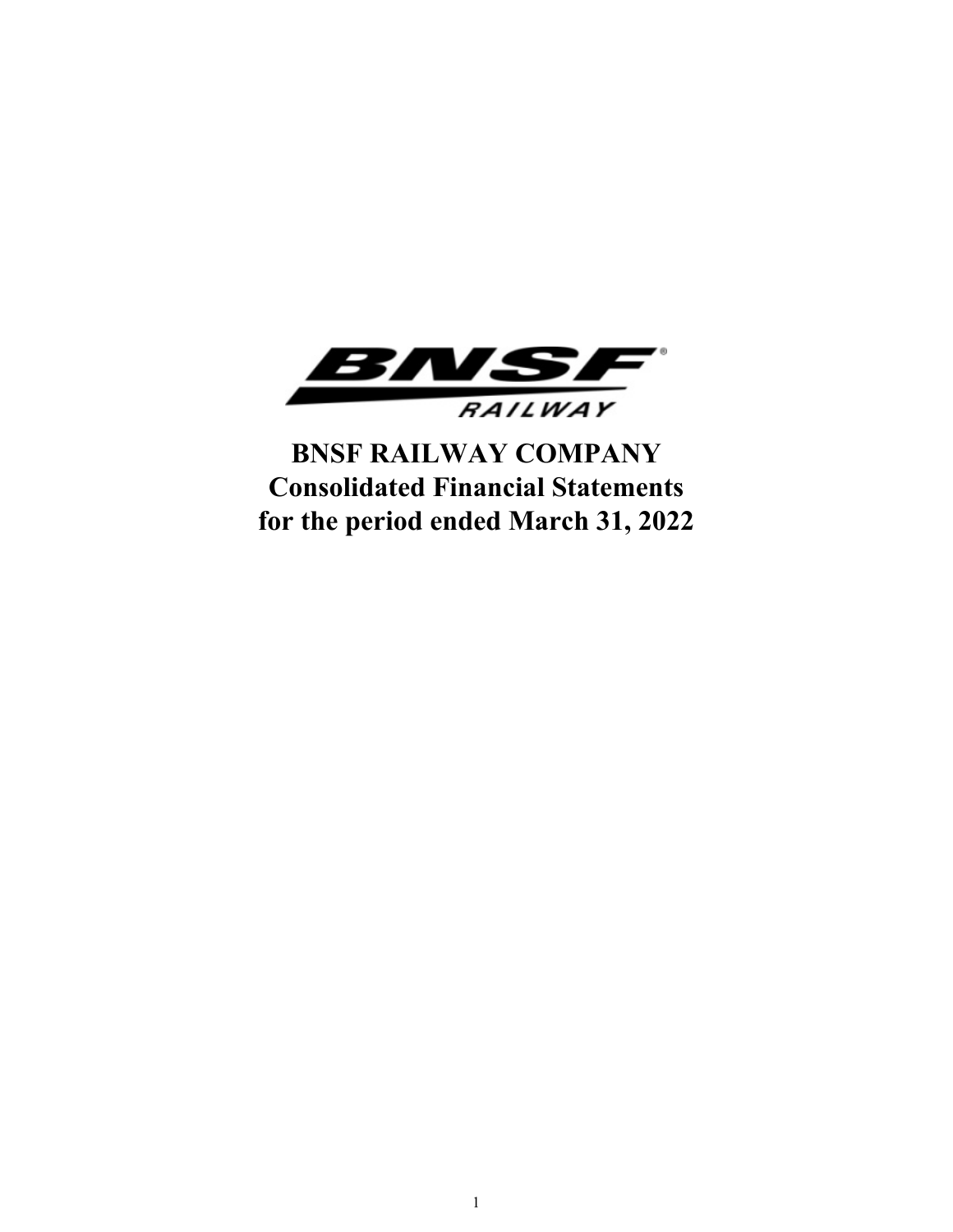# **BNSF RAILWAY COMPANY and SUBSIDIARIES CONSOLIDATED STATEMENTS OF INCOME (In millions) (Unaudited)**

|                                  |                      | <b>Three Months Ended</b><br>March 31, |       |  |  |  |
|----------------------------------|----------------------|----------------------------------------|-------|--|--|--|
|                                  | 2022                 |                                        | 2021  |  |  |  |
| Revenues                         | 5,777<br>$\mathbf S$ | $\mathcal{S}$                          | 5,221 |  |  |  |
| Operating expenses:              |                      |                                        |       |  |  |  |
| Compensation and benefits        | 1,224                |                                        | 1,164 |  |  |  |
| Fuel                             |                      | 861                                    | 550   |  |  |  |
| Depreciation and amortization    |                      | 624                                    | 615   |  |  |  |
| Purchased services               |                      | 508                                    | 514   |  |  |  |
| Equipment rents                  |                      | 179                                    | 171   |  |  |  |
| Materials and other              |                      | 337                                    | 311   |  |  |  |
| Total operating expenses         | 3,733                |                                        | 3,325 |  |  |  |
| Operating income                 | 2,044                |                                        | 1,896 |  |  |  |
| Interest expense                 |                      | 5                                      | 9     |  |  |  |
| Interest income, related parties |                      | (117)                                  | (101) |  |  |  |
| Other (income) expense, net      |                      | (24)                                   | (28)  |  |  |  |
| Income before income taxes       | 2,180                |                                        | 2,016 |  |  |  |
| Income tax expense               |                      | 527                                    | 496   |  |  |  |
| Net income                       | \$<br>1,653          | S                                      | 1,520 |  |  |  |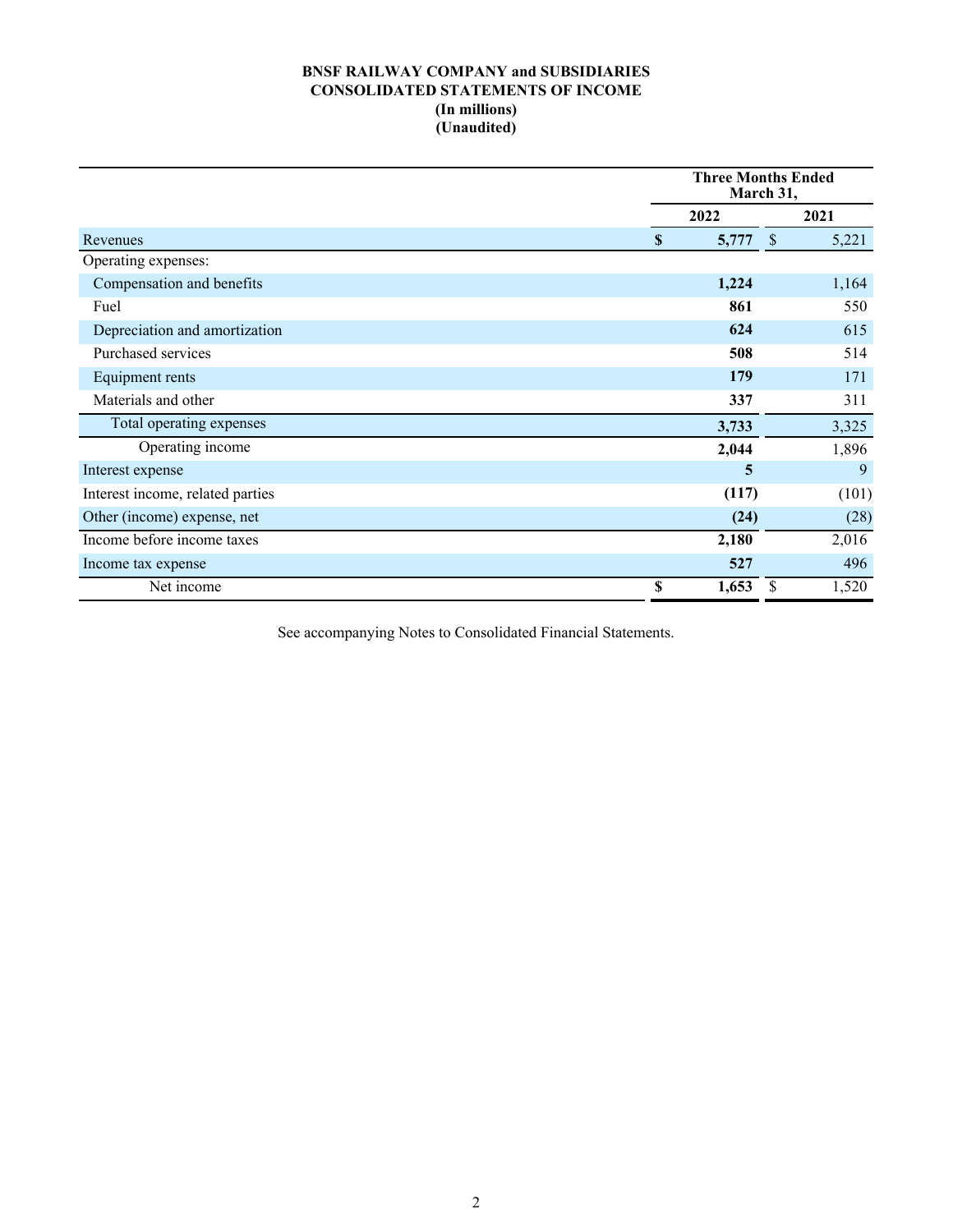# **BNSF RAILWAY COMPANY and SUBSIDIARIES CONSOLIDATED STATEMENTS OF COMPREHENSIVE INCOME (In millions) (Unaudited)**

|                                                                                    |   | <b>Three Months Ended</b><br>March 31, |       |
|------------------------------------------------------------------------------------|---|----------------------------------------|-------|
|                                                                                    |   | 2022                                   | 2021  |
| Net income                                                                         | S | 1,653                                  | 1,520 |
| Other comprehensive income:                                                        |   |                                        |       |
| Change in pension and retiree health and welfare benefits, net of tax              |   |                                        |       |
| Change in accumulated other comprehensive income (loss) of equity method investees |   |                                        |       |
| Other comprehensive income (loss), net of tax                                      |   |                                        |       |
| Total comprehensive income                                                         |   | 1,658                                  | 1,521 |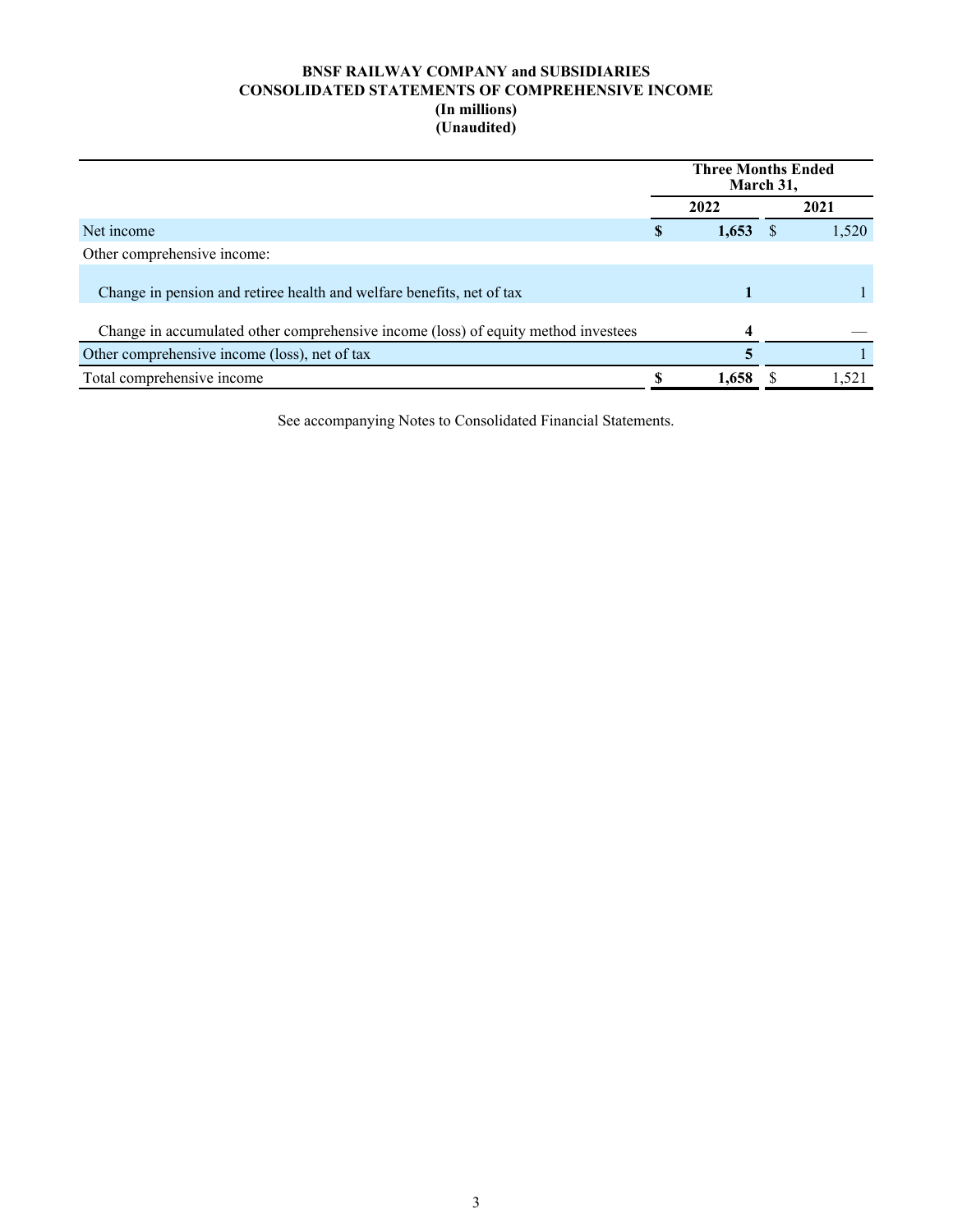# **BNSF RAILWAY COMPANY and SUBSIDIARIES CONSOLIDATED BALANCE SHEETS (In millions) (Unaudited)**

|                                                                                                     |                           | March 31,<br>2022 |                           | December 31,<br>2021 |
|-----------------------------------------------------------------------------------------------------|---------------------------|-------------------|---------------------------|----------------------|
| <b>Assets</b>                                                                                       |                           |                   |                           |                      |
| Current assets:                                                                                     |                           |                   |                           |                      |
| Cash and cash equivalents                                                                           | \$                        | 402               | \$                        | 513                  |
| Accounts receivable, net                                                                            |                           | 1,877             |                           | 1,688                |
| Materials and supplies                                                                              |                           | 980               |                           | 864                  |
| Other current assets                                                                                |                           | 206               |                           | 158                  |
| Total current assets                                                                                |                           | 3,465             |                           | 3,223                |
|                                                                                                     |                           |                   |                           |                      |
| Property and equipment, net of accumulated depreciation of \$16,475 and \$14,920,<br>respectively   |                           | 65,433            |                           | 65,418               |
| Goodwill                                                                                            |                           | 14,803            |                           | 14,803               |
| Operating lease right-of-use assets                                                                 |                           | 1,500             |                           | 1,560                |
| Other assets                                                                                        |                           | 5,387             |                           | 5,379                |
| Total assets                                                                                        | $\boldsymbol{\mathsf{S}}$ | 90,588            | $\mathcal{S}$             | 90,383               |
|                                                                                                     |                           |                   |                           |                      |
| <b>Liabilities and Stockholder's Equity</b>                                                         |                           |                   |                           |                      |
| Current liabilities:                                                                                |                           |                   |                           |                      |
| Accounts payable and other current liabilities                                                      | $\mathbf S$               | 3,996             | $\mathcal{S}$             | 3,731                |
| Long-term debt and finance leases due within one year                                               |                           | 136               |                           | 332                  |
| <b>Total current liabilities</b>                                                                    |                           | 4,132             |                           | 4,063                |
|                                                                                                     |                           |                   |                           |                      |
| Deferred income taxes                                                                               |                           | 15,090            |                           | 15,212               |
| Operating lease liabilities                                                                         |                           | 877               |                           | 988                  |
| Long-term debt and finance leases                                                                   |                           | 624               |                           | 629                  |
| Casualty and environmental liabilities                                                              |                           | 453               |                           | 459                  |
| Pension and retiree health and welfare liability                                                    |                           | 287               |                           | 291                  |
| Other liabilities                                                                                   |                           | 938               |                           | 972                  |
| <b>Total liabilities</b>                                                                            |                           | 22,401            |                           | 22,614               |
| Commitments and contingencies (see Note 5)                                                          |                           |                   |                           |                      |
| Stockholder's equity:                                                                               |                           |                   |                           |                      |
| Common stock, \$1 par value, 1,000 shares authorized;<br>issued and outstanding and paid-in capital |                           | 42,920            |                           | 42,920               |
| Retained earnings                                                                                   |                           | 67,680            |                           | 66,027               |
| Intercompany notes receivable                                                                       |                           | (42, 771)         |                           | (41, 531)            |
| Accumulated other comprehensive income (loss)                                                       |                           | 358               |                           | 353                  |
| Total stockholder's equity                                                                          |                           | 68,187            |                           | 67,769               |
| Total liabilities and stockholder's equity                                                          | $\$$                      | 90,588            | $\boldsymbol{\mathsf{S}}$ | 90,383               |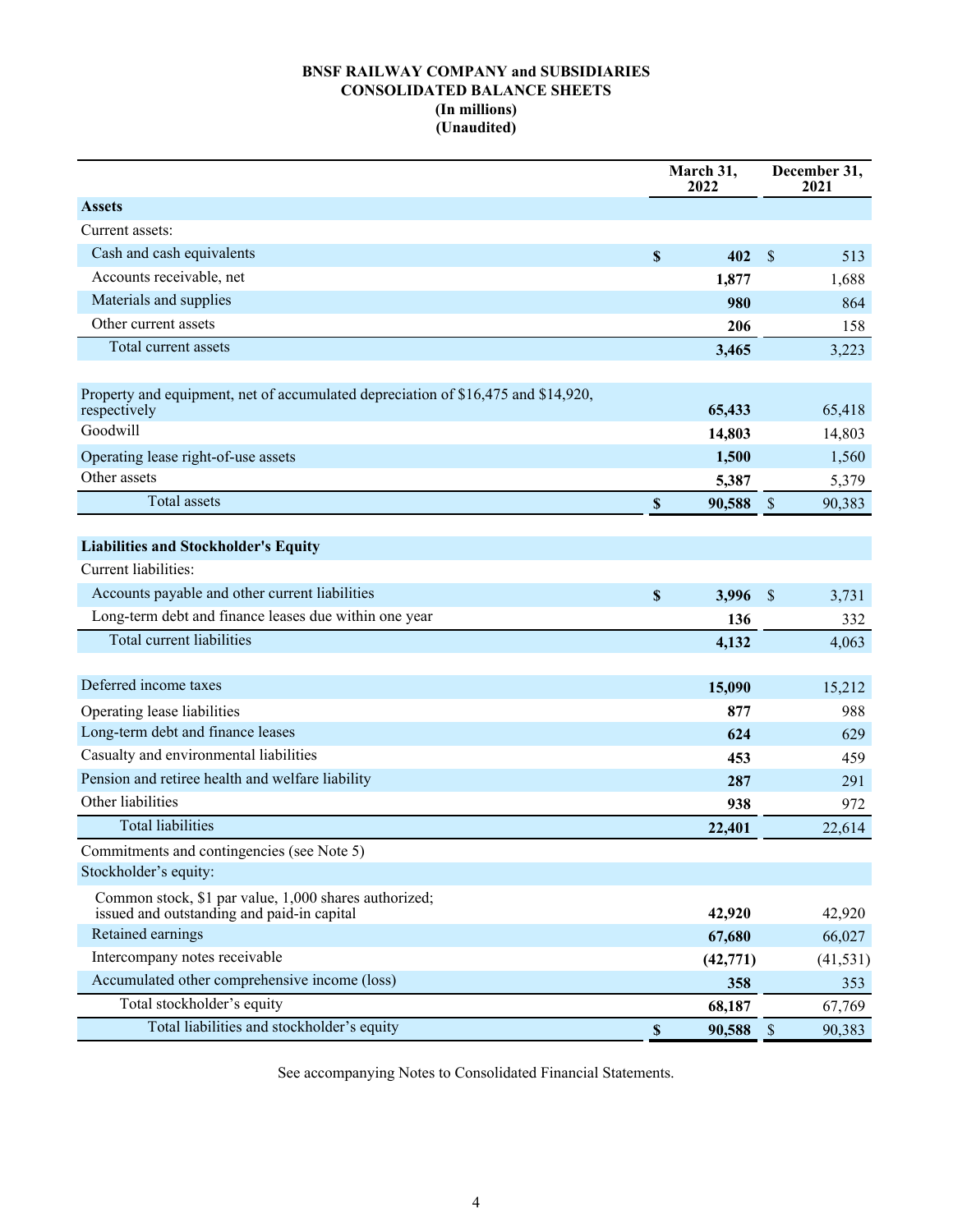# **BNSF RAILWAY COMPANY and SUBSIDIARIES CONSOLIDATED STATEMENTS OF CASH FLOWS (In millions) (Unaudited)**

|                                                                                   | <b>Three Months Ended</b><br>March 31, |              |               |                |
|-----------------------------------------------------------------------------------|----------------------------------------|--------------|---------------|----------------|
|                                                                                   |                                        | 2022         |               | 2021           |
| <b>Operating Activities</b>                                                       |                                        |              |               |                |
| Net income                                                                        | \$                                     | 1,653        | -S            | 1,520          |
| Adjustments to reconcile net income to net cash provided by operating activities: |                                        |              |               |                |
| Depreciation and amortization                                                     |                                        | 624          |               | 615            |
| Deferred income taxes                                                             |                                        | (123)        |               | 56             |
| Long-term casualty and environmental liabilities, net                             |                                        | (1)          |               | 7              |
| Other, net                                                                        |                                        | (79)         |               | (72)           |
| Changes in current assets and liabilities:                                        |                                        |              |               |                |
| Accounts receivable, net                                                          |                                        | (189)        |               | (148)          |
| Materials and supplies                                                            |                                        | (116)        |               | (49)           |
| Other current assets                                                              |                                        | (33)         |               | (44)           |
| Accounts payable and other current liabilities                                    |                                        | 274          |               | (157)          |
| Net cash provided by operating activities                                         |                                        | 2,010        |               | 1,728          |
| <b>Investing Activities</b>                                                       |                                        |              |               |                |
| Capital expenditures excluding equipment                                          |                                        | (598)        |               | (530)          |
| Acquisition of equipment                                                          |                                        | (18)         |               | (26)           |
| Proceeds from sales of investments and maturities of time deposits                |                                        |              |               | 1              |
| Other, net                                                                        |                                        | (64)         |               | (23)           |
| Net cash used in investing activities                                             |                                        | (680)        |               | (578)          |
|                                                                                   |                                        |              |               |                |
| <b>Financing Activities</b>                                                       |                                        |              |               |                |
| Payments on long-term debt and finance leases                                     |                                        | (201)        |               | (157)          |
| Net increase in intercompany notes receivable classified as equity                |                                        | (1,240)      |               | (1, 198)       |
| Net cash used in financing activities                                             |                                        | (1, 441)     |               | (1,355)        |
| Increase (decrease) in cash and cash equivalents                                  |                                        | (111)        |               | (205)          |
| Cash and cash equivalents:                                                        |                                        |              |               |                |
| Beginning of period                                                               |                                        | 513          |               | 552            |
| End of period                                                                     | $\boldsymbol{\mathsf{S}}$              | 402          | $\sqrt{\ }$   | 347            |
| <b>Supplemental Cash Flow Information</b>                                         |                                        |              |               |                |
| Interest paid, net of amounts capitalized                                         | $\mathbb S$                            | $\mathbf{3}$ | $\mathbb{S}$  | 8              |
| Capital investments accrued but not yet paid                                      | \$                                     | 141          | $\mathcal{S}$ | 129            |
| Income taxes paid, net of refunds                                                 | \$                                     | 346          | $\mathsf{\$}$ | 521            |
| Non-cash asset financing                                                          | $\boldsymbol{\mathsf{S}}$              | $\mathbf{1}$ | $\mathbb{S}$  | $\overline{4}$ |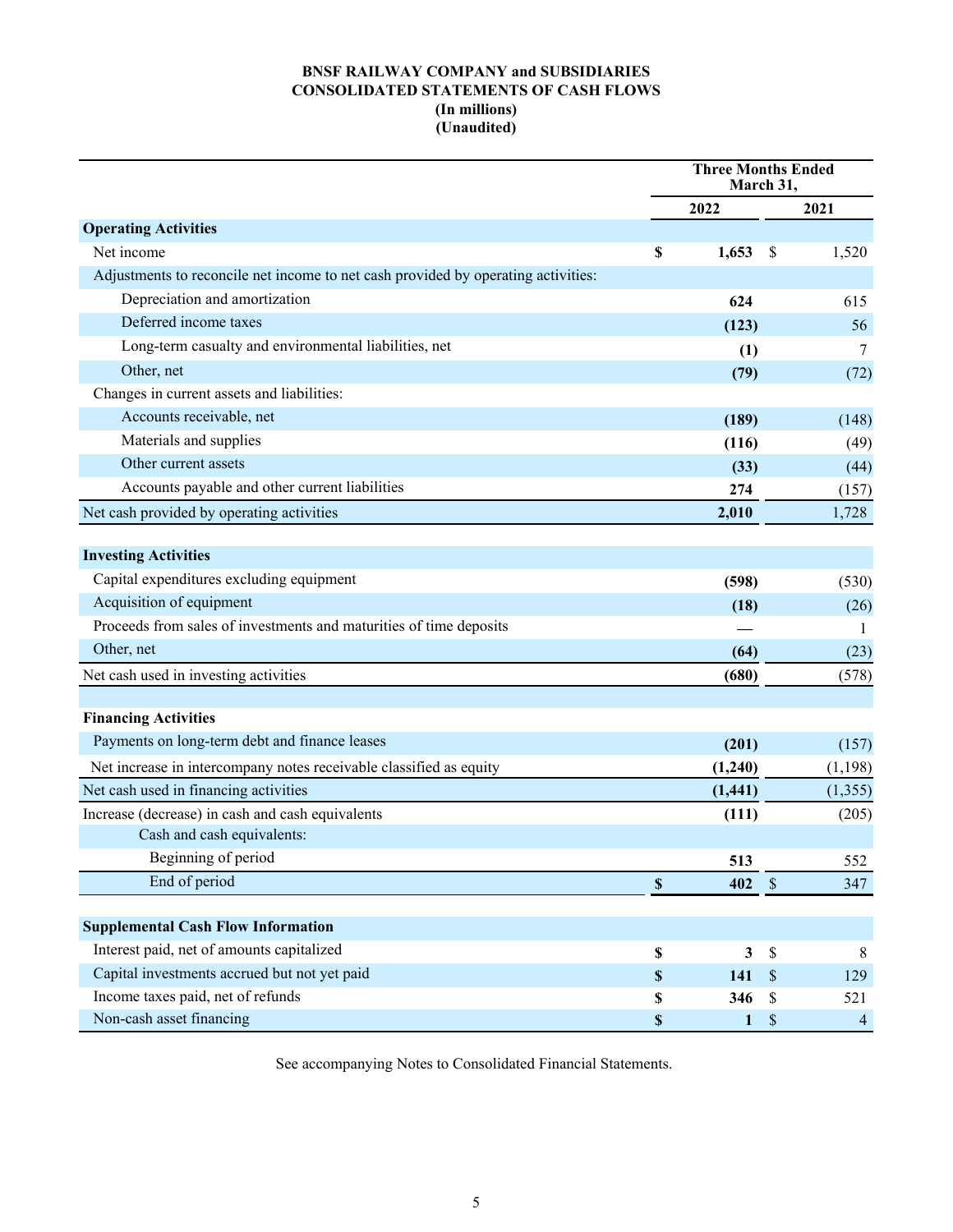# **BNSF RAILWAY COMPANY and SUBSIDIARIES CONSOLIDATED STATEMENTS OF CHANGES IN STOCKHOLDER'S EQUITY (In millions) (Unaudited)**

|                                            | <b>Common Stock</b><br>and Paid-in<br>Capital |               | Intercompany<br><b>Retained</b><br><b>Notes</b><br><b>Earnings</b><br>Receivable |  | Accumulated<br><b>Other</b><br><b>Comprehensive</b><br>Income (Loss) |    | Stockholder's<br>Equity |         |
|--------------------------------------------|-----------------------------------------------|---------------|----------------------------------------------------------------------------------|--|----------------------------------------------------------------------|----|-------------------------|---------|
| Balance as of December 31, 2020            | \$<br>42,920                                  | <sup>\$</sup> | 58,921                                                                           |  | $(37,053)$ \$                                                        | 98 | -S                      | 64,886  |
| Change in intercompany notes<br>receivable |                                               |               |                                                                                  |  | (1,198)                                                              |    |                         | (1,198) |
| Comprehensive income (loss), net<br>of tax |                                               |               | 1,520                                                                            |  |                                                                      |    |                         | 1,521   |
| Balance as of March 31, 2021               | 42,920                                        |               | 60,441                                                                           |  | (38,251)                                                             | 99 |                         | 65,209  |

|                                            |    | Common Stock<br>and Paid-in<br>Capital |   | <b>Retained</b><br>Earnings | Intercompany<br><b>Notes</b><br>Receivable | Accumulated<br><b>Other</b><br><b>Comprehensive</b><br>Income (Loss) |    | <b>Total</b><br>Stockholder's<br><b>Equity</b> |
|--------------------------------------------|----|----------------------------------------|---|-----------------------------|--------------------------------------------|----------------------------------------------------------------------|----|------------------------------------------------|
| Balance as of December 31, 2021            | \$ | 42,920                                 | S | 66,027                      | $(41,531)$ \$                              | 353                                                                  | S  | 67,769                                         |
| Change in intercompany notes<br>receivable |    |                                        |   |                             | (1,240)                                    |                                                                      |    | (1,240)                                        |
| Comprehensive income (loss), net<br>of tax |    |                                        |   | 1,653                       |                                            | 5                                                                    |    | 1,658                                          |
| Balance as of March 31, 2022               | S  | 42,920                                 |   | 67,680                      | (42,771)                                   | 358                                                                  | -S | 68,187                                         |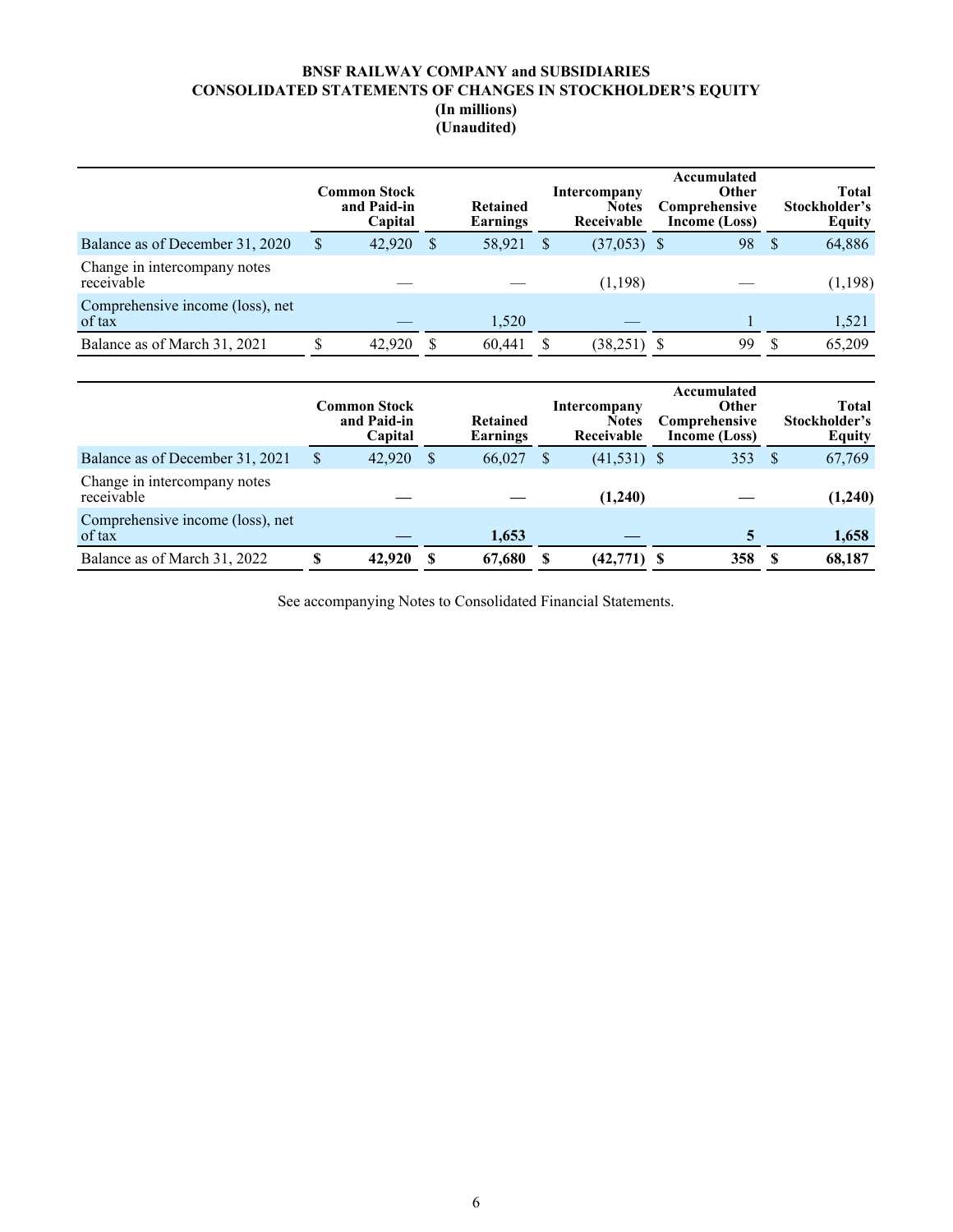## **NOTES TO CONSOLIDATED FINANCIAL STATEMENTS (Unaudited)**

## **1. Accounting Policies and Interim Results**

The Consolidated Financial Statements should be read in conjunction with BNSF Railway Company's Consolidated Financial Statements for the year ended December 31, 2021, including the financial statements and notes thereto. The Consolidated Financial Statements include the accounts of BNSF Railway Company and its majority-owned subsidiaries, all of which are separate legal entities (collectively, BNSF Railway or the Company). BNSF Railway is a wholly-owned subsidiary of Burlington Northern Santa Fe, LLC (BNSF), and is the principal operating subsidiary of BNSF. All intercompany accounts and transactions have been eliminated.

On February 12, 2010, Berkshire Hathaway Inc., a Delaware corporation (Berkshire), acquired 100 percent of the outstanding shares of Burlington Northern Santa Fe Corporation common stock that it did not already own. The acquisition was completed through the merger (Merger) of a Berkshire wholly-owned merger subsidiary and Burlington Northern Santa Fe Corporation with the surviving entity renamed Burlington Northern Santa Fe, LLC. Earnings per share data is not presented because BNSF Railway has only one holder of its common stock.

The results of operations for any interim period are not necessarily indicative of the results of operations to be expected for the entire year. In the opinion of management, the unaudited financial statements reflect all adjustments (consisting of only normal recurring adjustments, except as disclosed) necessary for the fair statement of BNSF Railway's consolidated financial position as of March 31, 2022, and the results of operations for the three months ended March 31, 2022 and 2021.

## **2. Revenue from Contracts with Customers**

The Company disaggregates revenue from contracts with customers based on the characteristics of the services provided and the types of products transported (in millions):

|                              | <b>Three Months Ended</b><br>March 31, |       |   |       |
|------------------------------|----------------------------------------|-------|---|-------|
|                              |                                        | 2022  |   | 2021  |
| <b>Consumer Products</b>     | S                                      | 2,084 | S | 1,890 |
| <b>Agricultural Products</b> |                                        | 1,356 |   | 1,308 |
| <b>Industrial Products</b>   |                                        | 1,297 |   | 1,226 |
| Coal                         |                                        | 889   |   | 686   |
| Total freight revenues       |                                        | 5,626 |   | 5,110 |
| Accessorial and other        |                                        | 151   |   | 111   |
| Total operating revenues     | S                                      | 5,777 |   | 5,221 |

Contract assets and liabilities are immaterial. Receivables from contracts with customers is a component of accounts receivable, net on the Consolidated Balance Sheets. As of March 31, 2022 and December 31, 2021, \$1.1 billion and \$1.0 billion, respectively, represented net receivables from contracts with customers.

Remaining performance obligations primarily consist of in-transit freight revenues, which will be recognized in the next reporting period. As of March 31, 2022 and December 31, 2021, remaining performance obligations were \$333 million and \$272 million, respectively.

## **3. Accounts Receivable, Net**

Accounts receivable, net consists of freight and other receivables, reduced by an allowance for credit losses which is based upon expected collectability. As of March 31, 2022 and December 31, 2021, \$39 million and \$38 million, respectively, of such allowances had been recorded.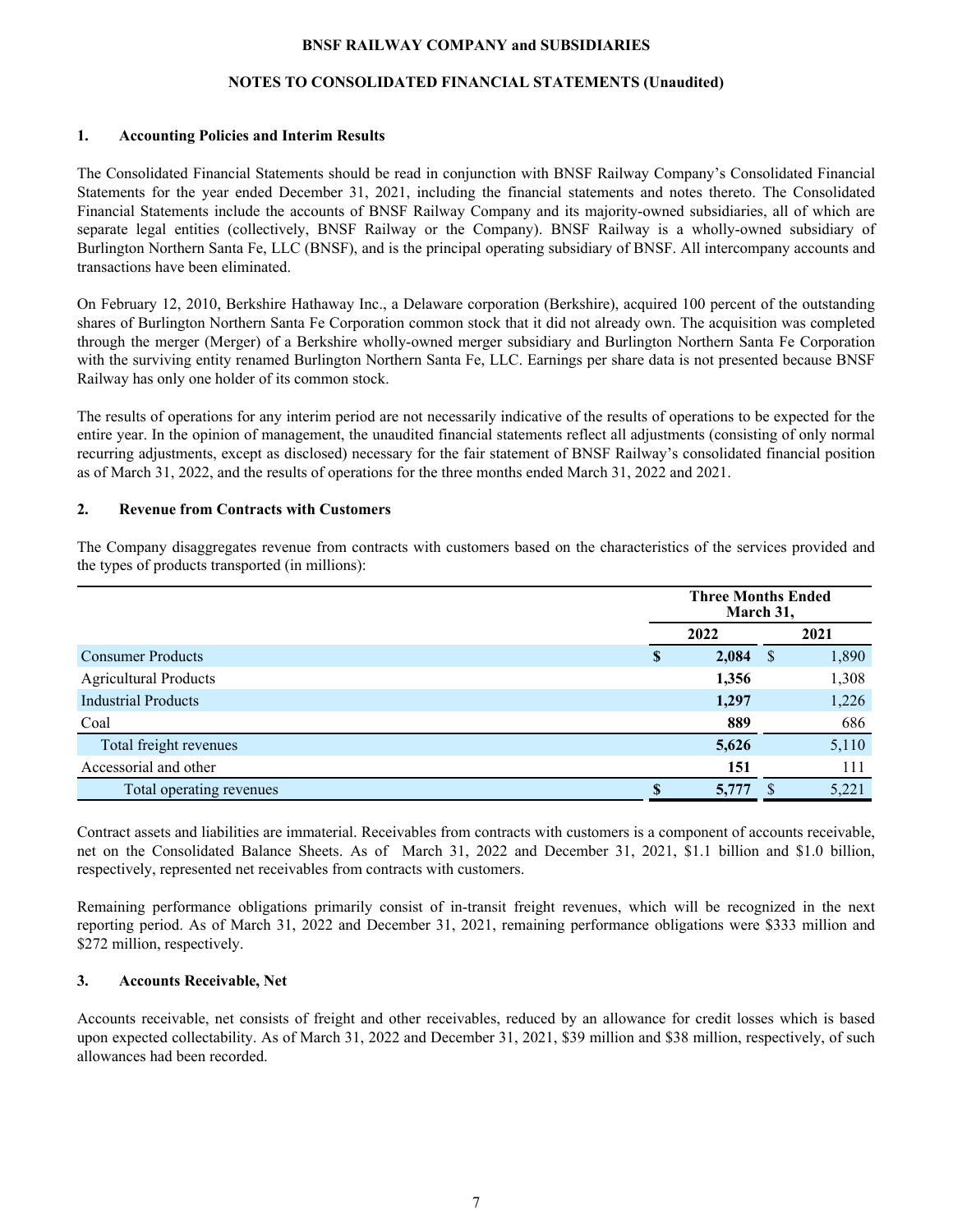## **NOTES TO CONSOLIDATED FINANCIAL STATEMENTS (Unaudited) – (Continued)**

## **4. Debt**

#### **Fair Value of Debt Instruments**

As of March 31, 2022 and December 31, 2021, the fair value of BNSF Railway's debt, excluding finance leases, was \$663 million and \$903 million, respectively, while the book value, which also excludes finance leases, was \$622 million and \$822 million, respectively. The fair value of BNSF Railway's debt is primarily based on market value price models using observable market-based data for the same or similar issues, or on the estimated rates that would be offered to BNSF Railway for debt of the same remaining maturities (Level 2 inputs).

## **Guarantees**

As of March 31, 2022, BNSF Railway has not been called upon to perform under the guarantees specifically disclosed in this footnote and does not anticipate a significant performance risk in the foreseeable future.

Debt and other obligations of non-consolidated entities guaranteed by the Company as of March 31, 2022, were as follows (dollars in millions):

|                                         | Guarantees                                        |                                                 |     |  |                                             |     |                                                   |                                        |    |                                   |
|-----------------------------------------|---------------------------------------------------|-------------------------------------------------|-----|--|---------------------------------------------|-----|---------------------------------------------------|----------------------------------------|----|-----------------------------------|
|                                         | <b>BNSF</b><br>Railway<br>Ownership<br>Percentage | <b>Principal</b><br>Amount<br><b>Guaranteed</b> |     |  | <b>Maximum</b><br>Future<br><b>Payments</b> |     | <b>Maximum</b><br>Recourse<br>Amount <sup>a</sup> | Remaining<br><b>Term</b><br>(in years) |    | Capitalized<br><b>Obligations</b> |
| Kinder Morgan Energy Partners, L.P.     | $0.5 \%$ \$                                       |                                                 | 190 |  | 190                                         | S S |                                                   | Termination<br>of<br>Ownership         |    | 2 <sup>b</sup>                    |
| Chevron Phillips Chemical Company<br>LP | $-$ %                                             | N/A <sup>d</sup>                                |     |  | N/A <sup>d</sup>                            |     | N/A <sup>d</sup>                                  |                                        | 5S | 11 <sup>c</sup>                   |

<sup>a</sup> Reflects the maximum amount the Company could recover from a third party other than the counterparty.

Reflects capitalized obligations that are recorded on the Company's Consolidated Balance Sheets.

Reflects the asset and corresponding liability for the fair value of these guarantees required by authoritative accounting guidance related to guarantees.

There is no cap to the liability that can be sought from BNSF Railway for BNSF Railway's negligence or the negligence of the indemnified party. However, BNSF Railway could receive reimbursement from certain insurance policies if the liability exceeds a certain amount.

## *Kinder Morgan Energy Partners, L.P.*

Santa Fe Pacific Pipelines, Inc., an indirect, wholly-owned subsidiary of BNSF Railway, has a guarantee in connection with its remaining special limited partnership interest in Santa Fe Pacific Pipeline Partners, L.P. (SFPP), a subsidiary of Kinder Morgan Energy Partners, L.P., to be paid only upon default by the partnership. All obligations with respect to the guarantee will cease upon termination of ownership rights, which would occur upon a put notice issued by BNSF Railway or the exercise of the call rights by the general partners of SFPP.

## *Chevron Phillips Chemical Company LP*

BNSF Railway has an indemnity agreement with Chevron Phillips Chemical Company LP (Chevron Phillips), granting certain rights of indemnity from BNSF Railway, in order to facilitate access to a storage facility. Under certain circumstances, payment under this obligation may be required in the event Chevron Phillips were to incur certain liabilities or other incremental costs resulting from trackage access.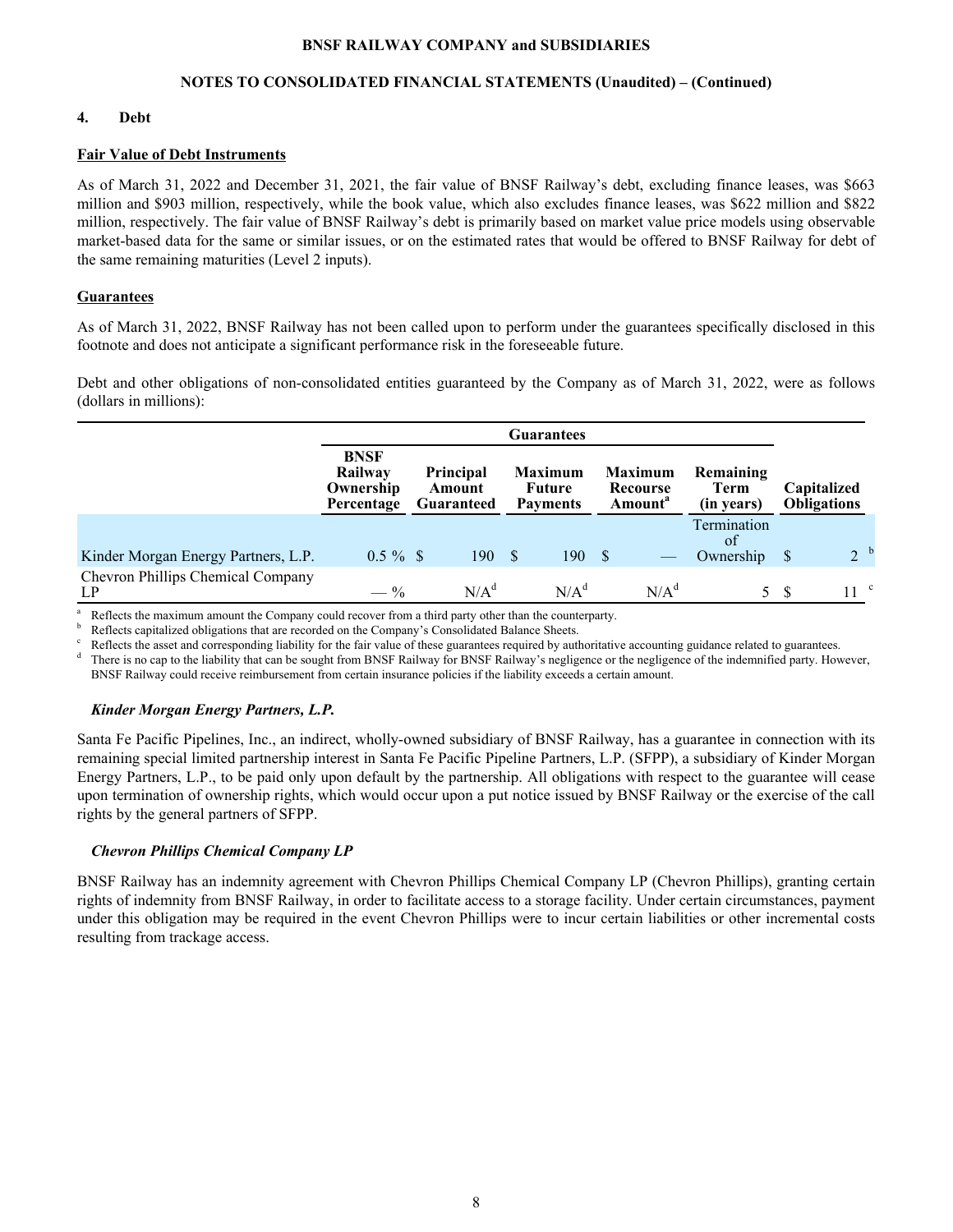#### **NOTES TO CONSOLIDATED FINANCIAL STATEMENTS (Unaudited) – (Continued)**

#### *Indemnities*

In the ordinary course of business, BNSF Railway enters into agreements with third parties that include indemnification clauses. The Company believes that these clauses are generally customary for the types of agreements in which they are included. At times, these clauses may involve indemnification for the acts of the Company, its employees and agents, indemnification for another party's acts, indemnification for future events, indemnification based upon a certain standard of performance, indemnification for liabilities arising out of the Company's use of leased equipment or other property, or other types of indemnification. Despite the uncertainty whether events which would trigger the indemnification obligations would ever occur, the Company does not believe that these indemnity agreements will have a material adverse effect on the Company's results of operations, financial position, or liquidity. Additionally, the Company believes that, due to lack of historical payment experience, the fair value of indemnities cannot be estimated with any amount of certainty and that the fair value of any such amount would be immaterial to the Consolidated Financial Statements. Unless separately disclosed above, no fair value liability related to indemnities has been recorded in the Consolidated Financial Statements.

## **5. Commitments and Contingencies**

## **Personal Injury**

BNSF Railway**'**s personal injury liability includes the cost of claims for employee work-related injuries, third-party claims, and asbestos claims. BNSF Railway records a liability for asserted and unasserted claims when the expected loss is both probable and reasonably estimable. Because of the uncertainty of the timing of future payments, the liability is undiscounted. Defense and processing costs, which are recorded on an as-reported basis, are not included in the recorded liability. Expense accruals and adjustments are classified as materials and other in the Consolidated Statements of Income.

Personal injury claims by BNSF Railway employees are subject to the provisions of the Federal Employers' Liability Act (FELA) rather than state workers' compensation laws. Resolution of these cases under the FELA's fault-based system requires either a finding of fault by a jury or an out of court settlement. Third-party claims include claims by non-employees for compensatory damages and may, from time to time, include requests for punitive damages or treatment of the claim as a class action.

BNSF Railway estimates its personal injury liability claims and expense using standard actuarial methodologies based on the covered population, activity levels and trends in frequency, and the costs of covered injuries. The Company monitors actual experience against the forecasted number of claims to be received, the forecasted number of claims closing with payment, and expected claim payments and records adjustments as new events or changes in estimates develop.

BNSF Railway is party to asbestos claims by employees and non-employees who may have been exposed to asbestos. Because of the relatively finite exposed population, the Company has recorded an estimate for the full amount of probable exposure. This is determined through an actuarial analysis based on estimates of the exposed population, the number of claims likely to be filed, the number of claims that will likely require payment, and the cost per claim. Estimated filing and dismissal rates and average cost per claim are determined utilizing recent claim data and trends.

The following table summarizes the activity in the Company's accrued obligations for personal injury claims (in millions):

|                                   | <b>Three Months Ended</b><br>March 31, |  |      |  |  |
|-----------------------------------|----------------------------------------|--|------|--|--|
|                                   | 2022                                   |  | 2021 |  |  |
| Beginning balance                 | 328                                    |  | 296  |  |  |
| Accruals / changes in estimates   | 18                                     |  |      |  |  |
| Payments                          | (16)                                   |  | (6)  |  |  |
| Ending balance                    | 330                                    |  | 307  |  |  |
| Current portion of ending balance | 90                                     |  | 75   |  |  |

The amount recorded by the Company for the personal injury liability is based upon the best information currently available. Because of the uncertainty surrounding the ultimate outcome of personal injury claims, it is reasonably possible that future costs to resolve these claims may be different from the recorded amounts. The Company estimates that costs to resolve the liability may range from approximately \$290 million to \$395 million.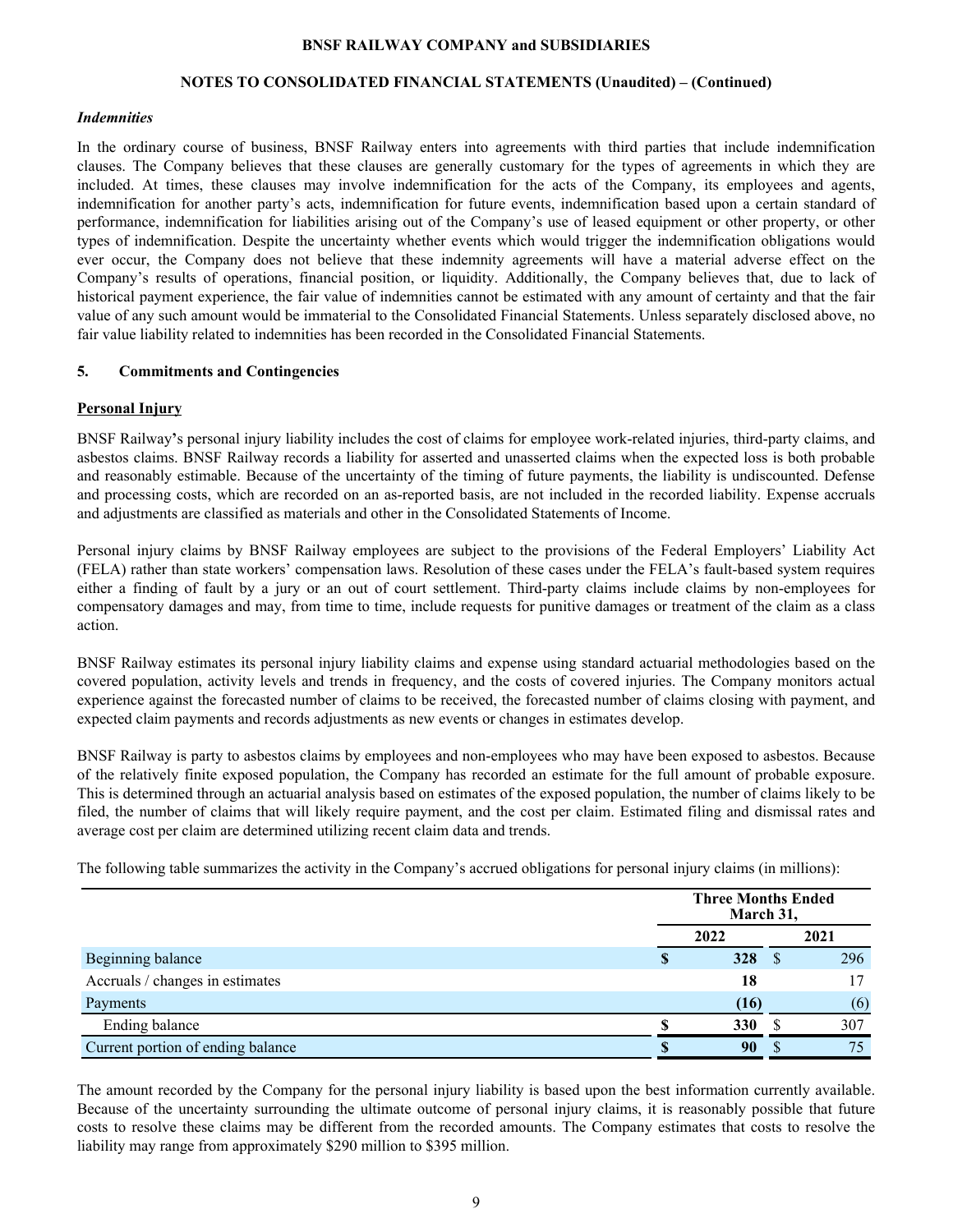## **NOTES TO CONSOLIDATED FINANCIAL STATEMENTS (Unaudited) – (Continued)**

Although the final outcome of these personal injury matters cannot be predicted with certainty, it is the opinion of BNSF Railway that none of these items, when finally resolved, will have a material adverse effect on the Company's financial position or liquidity. However, the occurrence of a number of these items in the same period could have a material adverse effect on the results of operations in a particular quarter or fiscal year.

## **Environmental**

BNSF Railway is subject to extensive federal, state, and local environmental regulation. The Company's operating procedures include practices to protect the environment from the risks inherent in railroad operations, which frequently involve transporting chemicals and other hazardous materials. Additionally, many of BNSF Railway's land holdings are or have been used for industrial or transportation-related purposes or leased to commercial or industrial companies whose activities may have resulted in discharges onto the property. Under federal (in particular, the Comprehensive Environmental Response, Compensation, and Liability Act) and state statutes, the Company may be held jointly and severally liable for cleanup and enforcement costs associated with a particular site without regard to fault or the legality of the original conduct. The Company participates in the study, cleanup, or both of environmental contamination at approximately 185 sites.

Environmental costs may include, but are not limited to, site investigations, remediation, and restoration. The liability is recorded when the expected loss is both probable and reasonably estimable and is undiscounted due to uncertainty of the timing of future payments. Expense accruals and adjustments are classified as materials and other in the Consolidated Statements of Income.

BNSF Railway estimates the cost of cleanup efforts at its known environmental sites based on experience gained from cleanup efforts at similar sites, estimated percentage to closure ratios, possible remediation work plans, estimates of the costs and likelihood of each possible outcome, historical payment patterns, and benchmark patterns developed from data accumulated from industry and public sources. The Company monitors actual experience against expectations and records adjustments as new events or changes in estimates develop.

The following table summarizes the activity in the Company's accrued obligations for environmental costs (in millions):

|                                   | <b>Three Months Ended</b><br>March 31, |      |
|-----------------------------------|----------------------------------------|------|
|                                   | 2022                                   | 2021 |
| Beginning balance                 | 251                                    | 265  |
| Accruals / changes in estimates   |                                        |      |
| Payments                          | (4)                                    | (5)  |
| Ending balance                    | 248                                    | 261  |
| Current portion of ending balance | 35                                     | 35   |

The amount recorded by the Company for the environmental liability is based upon the best information currently available. It has not been reduced by anticipated recoveries from third parties and includes both asserted and unasserted claims. BNSF Railway's total cleanup costs at these sites cannot be predicted with certainty due to various factors, such as the extent of corrective actions that may be required, evolving environmental laws and regulations, advances in environmental technology, the extent of other parties' participation in cleanup efforts, developments in ongoing environmental analyses related to sites determined to be contaminated, and developments in environmental surveys and studies of contaminated sites. Because of the uncertainty surrounding various factors, it is reasonably possible that future costs to settle these claims may be different from the recorded amounts. The Company estimates that costs to settle the liability may range from approximately \$200 million to \$335 million.

Although the final outcome of these environmental matters cannot be predicted with certainty, it is the opinion of BNSF Railway that none of these items, when finally resolved, will have a material adverse effect on the Company's financial position or liquidity. However, the occurrence of a number of these items in the same period could have a material adverse effect on the results of operations in a particular quarter or fiscal year.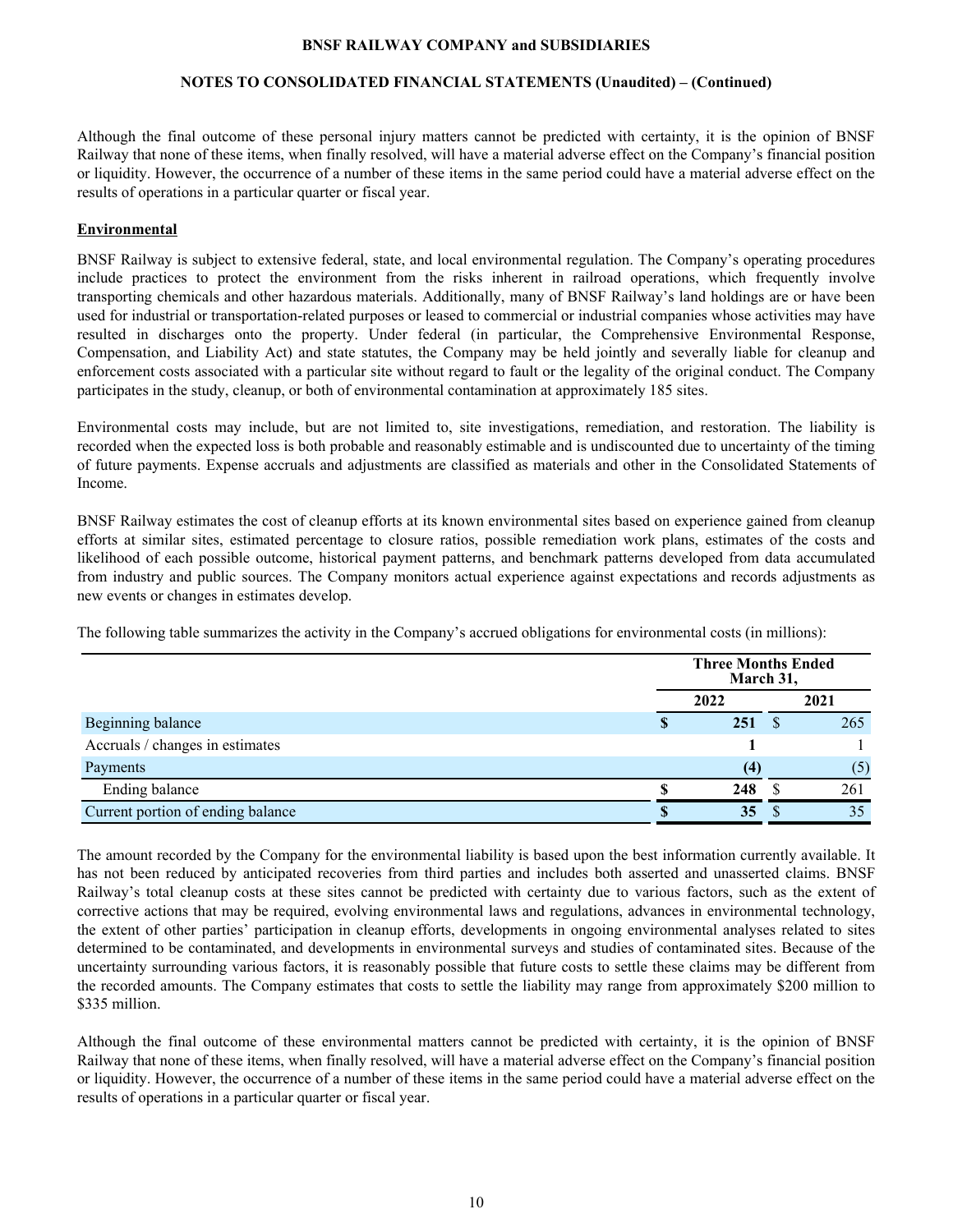## **NOTES TO CONSOLIDATED FINANCIAL STATEMENTS (Unaudited) – (Continued)**

## **Other Claims and Litigation**

In addition to personal injury and environmental matters, BNSF Railway and its subsidiaries are also parties to a number of other legal actions and claims, governmental proceedings, and private civil suits arising in the ordinary course of business, including those related to disputes and complaints involving certain transportation rates and charges. Some of the legal proceedings include claims for compensatory damages and may, from time to time, include requests for punitive damages or treatment of the claim as a class action. Although the final outcome of these matters cannot be predicted with certainty, it is the opinion of BNSF Railway that none of these items, when finally resolved, will have a material adverse effect on the Company's financial position or liquidity. However, the occurrence of a number of these items in the same period could have a material adverse effect on the results of operations in a particular quarter or fiscal year.

## **6. Employment Benefit Plans**

BNSF provides a funded, noncontributory qualified pension plan (BNSF Retirement Plan), which covered most non-union employees through March 31, 2019, and an unfunded non-tax-qualified pension plan (BNSF Supplemental Retirement Plan), which covered certain officers and other employees through March 31, 2019. The benefits under these pension plans are based on years of credited service and the highest consecutive sixty months of compensation for the last ten years of salaried employment with the Company. In 2019, the Company amended the BNSF Retirement Plan and the BNSF Supplemental Retirement Plan. Non-union employees hired on or after April 1, 2019 are not eligible to participate in these retirement plans and instead receive an additional employer contribution as part of the qualified  $401(k)$  plan based on the employees' age and years of service. Current plan participants are being transitioned away from the retirement plans and upon transition are eligible for the additional employer contribution.

BNSF Railway also provides a funded, noncontributory qualified pension plan which covers certain union employees of the former The Atchison, Topeka and Santa Fe Railway Company (Union Plan). The benefits under this pension plan are based on elections made at the time the plan was implemented.

With respect to the funded plans, the Company's funding policy is to contribute annually not less than the regulatory minimum and not more than the maximum amount deductible for income tax purposes. The BNSF Retirement Plan, the BNSF Supplemental Retirement Plan, and the Union Plan are collectively referred to herein as the Pension Plans.

Components of the net (benefit) cost for the Pension Plans were as follows (in millions):

|                                |                                        | <b>Pension Benefits</b> |  |  |  |
|--------------------------------|----------------------------------------|-------------------------|--|--|--|
|                                | <b>Three Months Ended</b><br>March 31, |                         |  |  |  |
|                                | 2022                                   | 2021                    |  |  |  |
| Service cost                   | $\overline{4}$                         | b<br>Ъ                  |  |  |  |
| Interest cost                  | 15                                     | 14                      |  |  |  |
| Expected return on plan assets | (45)                                   | (44)                    |  |  |  |
| Amortization of net loss       |                                        |                         |  |  |  |
| Net (benefit) cost recognized  | (25)                                   | (24)                    |  |  |  |

Service cost is included in compensation and benefits expense and the other components of net periodic benefit costs are included in other (income) expense, net in the Consolidated Statements of Income.

# **7. Related Party Transactions**

BNSF Railway is involved with BNSF and certain of its subsidiaries in related party transactions in the ordinary course of business, which include payments made on each other's behalf and performance of services. Under the terms of a tax allocation agreement with BNSF, BNSF Railway made federal and state income tax payments, net of refunds, of \$347 million and \$521 million during the three months ended March 31, 2022 and 2021, respectively, which are reflected in changes in current assets and liabilities in the Consolidated Statements of Cash Flows. As of March 31, 2022 and December 31, 2021, BNSF Railway had a tax payable to BNSF of \$627 million and \$377 million, respectively.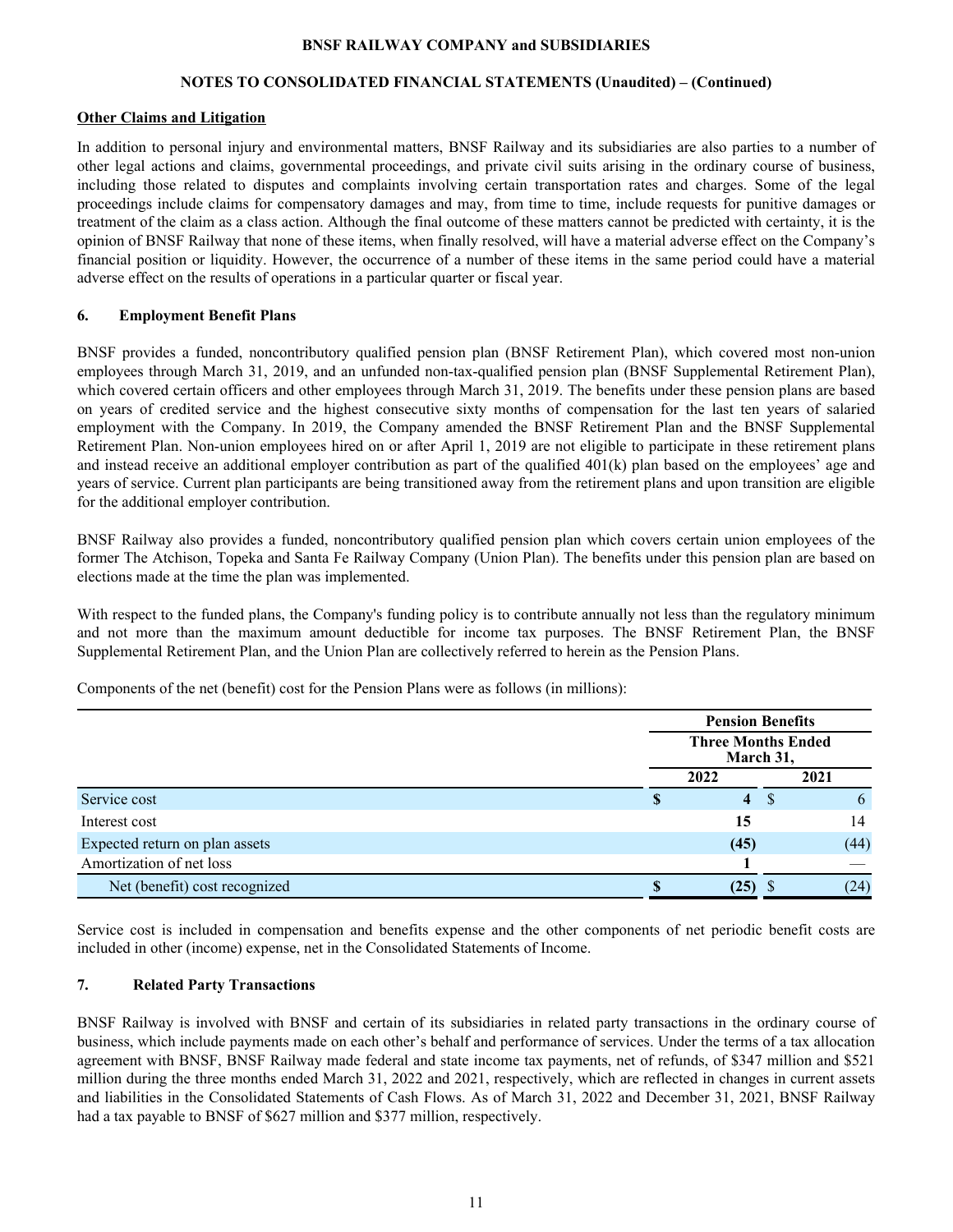## **NOTES TO CONSOLIDATED FINANCIAL STATEMENTS (Unaudited) – (Continued)**

At March 31, 2022 and December 31, 2021, BNSF Railway had \$596 million and \$477 million, respectively, of intercompany receivables, which are reflected in accounts receivable in the respective Consolidated Balance Sheets. At March 31, 2022 and December 31, 2021, BNSF Railway had \$59 million and \$26 million of intercompany payables, respectively, which are reflected in accounts payable in the respective Consolidated Balance Sheets. Net intercompany balances are settled in the ordinary course of business.

At March 31, 2022 and December 31, 2021, BNSF Railway had \$42.8 billion and \$41.5 billion, respectively, of intercompany notes receivable from BNSF. The \$1.3 billion increase in intercompany notes receivable was due to loans to BNSF of \$1.3 billion. All intercompany notes have a variable interest rate of 1.0 percent above the monthly average of the daily effective Federal Funds rate. Interest is collected semi-annually on all intercompany notes receivable. Interest income from intercompany notes receivable is presented in interest income, related parties in the Consolidated Statements of Income.

BNSF Railway engages in various transactions with related parties in the ordinary course of business. The following table summarizes revenues earned by BNSF Railway for services provided to related parties and expenditures to related parties (in millions):

|              |    | <b>Three Months Ended</b><br>March 31, |         |      |
|--------------|----|----------------------------------------|---------|------|
|              |    | 2022                                   |         | 2021 |
| Revenues     | Φ  | 23                                     | ¢<br>۰D | 19   |
| Expenditures | ٨D | 104                                    | ــه     | 107  |

BNSF Railway owns 17.3 percent of TTX Company (TTX) while other North American railroads own the remaining interest. As BNSF Railway possesses the ability to exercise significant influence, but not control, over the operating and financial policies of TTX, BNSF Railway applies the equity method of accounting to its investment in TTX. The investment in TTX recorded under the equity method is recorded in other assets. Equity income or losses are recorded in materials and other in the Consolidated Statements of Income. North American railroads pay TTX car hire to use TTX's freight equipment to serve their customers. BNSF Railway's car hire expenditures incurred with TTX are included in the table above. BNSF Railway had \$761 million and \$749 million recognized as investments related to TTX in its Consolidated Balance Sheets as of March 31, 2022 and December 31, 2021, respectively.

Burlington Northern Santa Fe Insurance Company, Ltd. (BNSFIC), a wholly-owned subsidiary of BNSF, offers insurance coverage for certain risks, FELA claims, railroad protective and force account insurance claims and certain excess general liability and property coverage, and certain other claims which are subject to reinsurance. During the three months ended March 31, 2022 and 2021, BNSF Railway recognized \$15 million and \$14 million, respectively, in expense related to these premiums, which is classified as purchased services in the Consolidated Statements of Income. During the three months ended March 31, 2022 and 2021, BNSFIC made claim payments totaling \$10 million and \$6 million, respectively, for settlement of covered claims.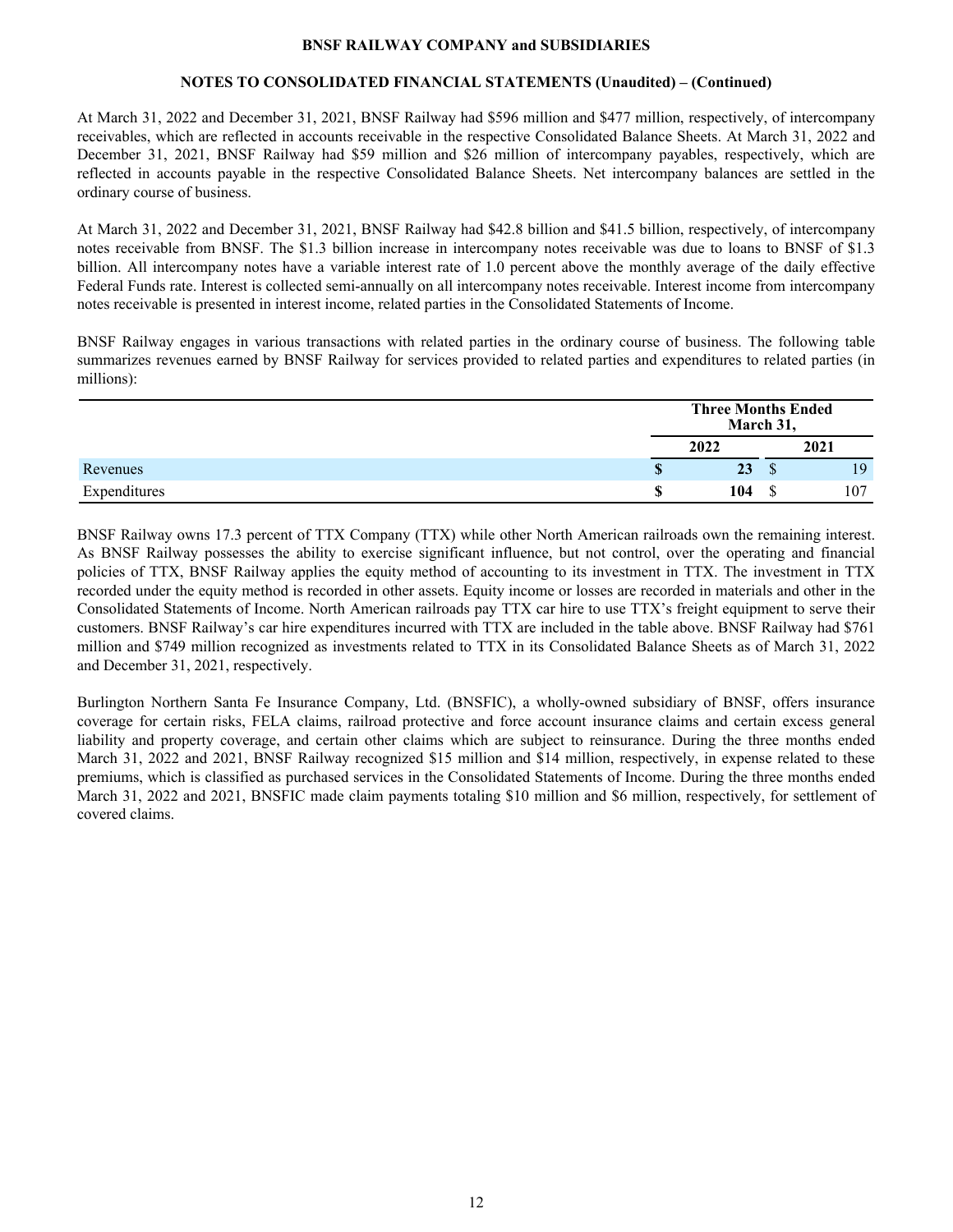## **NOTES TO CONSOLIDATED FINANCIAL STATEMENTS (Unaudited) – (Continued)**

## **8. Accumulated Other Comprehensive Income**

Other comprehensive income refers to revenues, expenses, gains, and losses that under generally accepted accounting principles are included in accumulated other comprehensive income, a component of equity within the Consolidated Balance Sheets, rather than net income on the Consolidated Statements of Income. Under existing accounting standards, other comprehensive income may include, among other things, unrecognized gains and losses and prior service credit related to pension and other postretirement benefit plans.

The following table provides the components of accumulated other comprehensive income (loss) (AOCI) by component (in millions):

|                                                                    | <b>Pension and</b><br><b>Retiree Health</b><br>and Welfare<br><b>Benefit Items</b> | <b>Equity Method</b><br><b>Investments</b> | Accumulated<br><b>Other</b><br>Comprehensive<br>Income (Loss) |
|--------------------------------------------------------------------|------------------------------------------------------------------------------------|--------------------------------------------|---------------------------------------------------------------|
| Balance as of December 31, 2020                                    | \$<br>101                                                                          | $\mathcal{S}$<br>$(3)$ \$                  | 98                                                            |
| Other comprehensive income (loss), net before<br>reclassifications |                                                                                    |                                            |                                                               |
| Amounts reclassified from AOCI:                                    |                                                                                    |                                            |                                                               |
| Amortization of actuarial losses <sup>a</sup>                      |                                                                                    |                                            |                                                               |
| Balance as of March 31, 2021                                       | 102                                                                                | <sup>\$</sup><br>(3)                       | 99<br><sup>\$</sup>                                           |
|                                                                    |                                                                                    |                                            |                                                               |
| Balance as of December 31, 2021                                    | \$<br>356 \$                                                                       | (3)                                        | $\mathcal{S}$<br>353                                          |
| Other comprehensive income (loss), net before<br>reclassifications |                                                                                    | 4                                          |                                                               |
| Amounts reclassified from AOCI:                                    |                                                                                    |                                            |                                                               |
| Amortization of actuarial losses <sup>a</sup>                      |                                                                                    |                                            |                                                               |
| Balance as of March 31, 2022                                       | \$<br>357                                                                          |                                            | S<br>358                                                      |

<sup>a</sup> This accumulated other comprehensive income component is included in the computation of net periodic pension and retiree health and welfare costs (see Note 6 for additional details on pension costs).